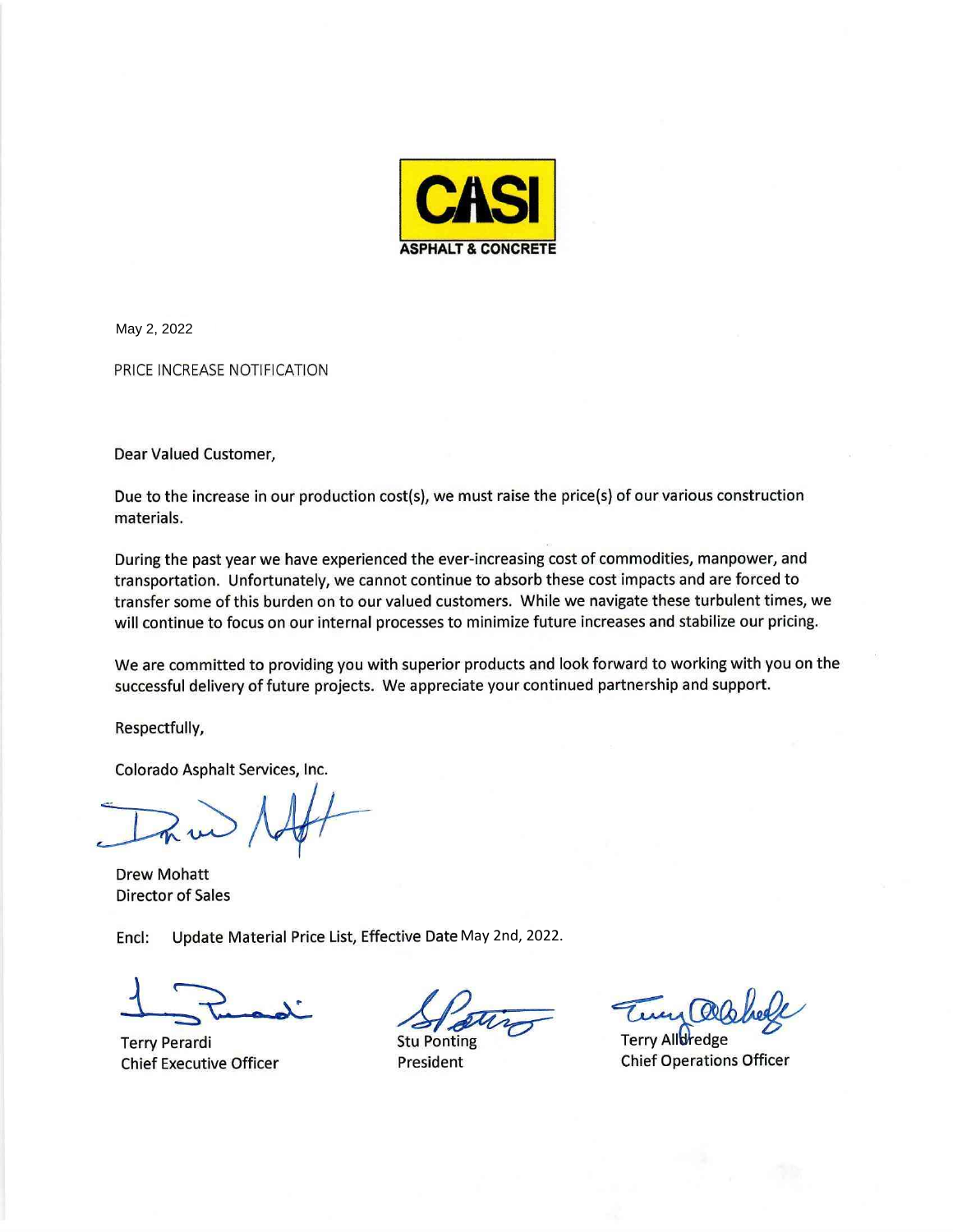## **STANDARD MATERIALS PRICE LIST**

Effective Date: 5-2-2022



#### **Aggregate Products**

| Prod. No. | Description                           | List Price | <b>UOM</b> |
|-----------|---------------------------------------|------------|------------|
| 300       | Class 6 Base, Recycled Concrete (CRB) | \$9.95     | Ton        |
| 310       | Class 6 Base, Recycled Asphalt (ARB)  | \$10.85    | Ton        |
| 340       | <b>RAP</b>                            | \$17.65    | Ton        |
| 500       | <b>Crusher Fines</b>                  | \$30.00    | Ton        |
| 510       | Squeegee                              | \$40.00    | Ton        |
| 520       | Concrete Sand                         | \$40.00    | Ton        |
| 530       | 1/2" Crushed                          | \$50.00    | Ton        |
| 540       | 3/4" Crushed                          | \$50.00    | Ton        |
| 550       | 1.5" Crushed                          | \$50.00    | Ton        |
|           |                                       |            |            |

#### **Aspahlt Concrete Products**

| Prod. No. | Description                              | List Price | UOM |
|-----------|------------------------------------------|------------|-----|
| 400       | 1/2" 64-22, Grading SX, Virgin           | \$90.00    | Ton |
| 410       | 3/4" 64-22, Grading S, Virgin            | \$88.00    | Ton |
| 420       | 1/2" 64-22, Grading SX, RAP              | \$77.00    | Ton |
| 430       | 3/4" 64-22, Grading S, RAP               | \$74.50    | Ton |
| 440       | 1/2" 64-22, Grading SX, RAP (Commercial) | \$74.00    | Ton |
| 450       | 3/4" 64-22, Grading S, RAP (Commercial)  | \$72.00    | Ton |

## **\*\*\* Asphalt product pricing is subject to the current rack pricing at the refinery and is subject to change at the 1st of every month. If quotes are required for more than 30 days, please contact Drew Mohatt at 720-418-0994**

## **EZ Street Products**

| Prod. No. | Description                                 | List Price | <b>UOM</b> |
|-----------|---------------------------------------------|------------|------------|
| 800       | EZ Street Cold Mix - Bulk                   | \$165.00   | Ton        |
| 810       | EZ Street Cold Mix - 50# Bags               | \$25.00    | Bag        |
| 820       | EZ Street Cold Mix - Full Pallet (50# Bags) | \$1,050.00 | 56 Bags    |
| 830       | EZ Street Cold Mix - 1 Ton Sack             | \$275.00   | Sack       |
|           |                                             |            |            |

### **Miscellaneous Services**

| Description                                  | List Price | <b>UOM</b> |
|----------------------------------------------|------------|------------|
| Delivery Trucking - Tandem                   | \$95.00    | Hourly     |
| Delivery Trucking - Side Dump                | \$115.00   | Hourly     |
| Delivery Trucking - End Dump                 | \$115.00   | Hourly     |
| Delivery Trucking - Live Bottoms (Flow Boys) | \$125.00   | Hourly     |
| Transport/Lowbed Service                     | \$175.00   | Hourly     |
| SS-1/SS-1H Tack Oil                          | \$12.50    | Gallon     |
| 5 Gallon Buckets                             | \$10.00    | Each       |
| Dump Fees - Clean Concrete                   | No Charge  | Load       |
| Dump Fees - Clean Asphalt                    | No Charge  | Load       |
| Dump Fees - Asphalt/HMA Millings             | No Charge  | Load       |
|                                              |            |            |

**\*\*\*\* For large quantity or project pricing, please contact Drew Mohatt at (720)-418-0994**

## **Placing An Order**

- 1 Placing and order via phone, please contact 303.292.3434
- 2 Send material quote requests via email to materials@coloradoasphalt.com
- 3 Return completed form to materials@coloradoasphalt.com

#### **Contact Information**

## *Sales Coordinator*

Donna Padilla (D) 303.292.3434 EXT 101 *Email:* **dpadilla@coloradoasphalt.com** Mindy Puchi (D) 303.292.3434 EXT 138 *Email:* **mpuchi@coloradoasphalt.com** *Transportation Coordinator* 

Sherese Nord (D) 303.292.3434 EXT 113 *Email:* **snord@coloradoasphalt.com** *Director of Material Sales* 

Drew Mohatt (D) 303.292.3434 EXT 149 *Email:* **dmohatt@coloradoasphalt.com**